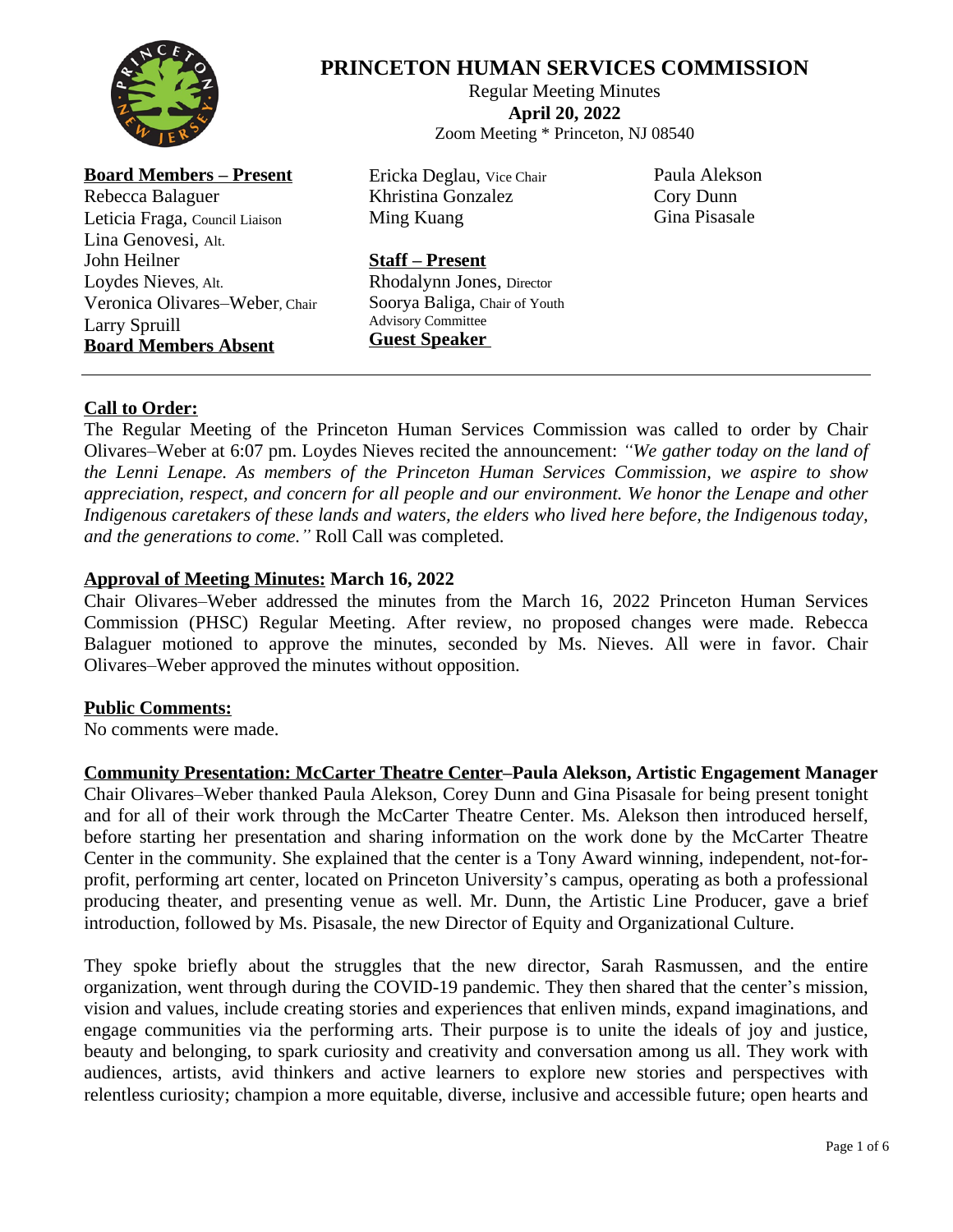minds to the truths in ourselves, communities and society; and share ideas and innovations that expand opportunities to engage with the performing arts.

Centered between New York City and Philadelphia, and alongside Princeton University, the center is a creative and intellectual hub that inspires conversations, connections and collaborations in our communities and for society. To be at the center of curiosity, creativity and conversation by connecting artists, audiences, and communities to limitless possibilities -the possibility of learning something new, being inspired and forging new friendships, that moves us all forward.

The center's values on justice include bringing together diverse perspectives, voices and generations. Whether it is on stage, behind the scenes and with audiences, they champion a fairer future for us all. Ms. Pisasale further shared that the center's values on joy include the way they work together is as important as the work they make. We center generosity in all we say and do with each other to create life affirming experiences that celebrate our shared humanity and help us make meaning of our world.

On the value of beauty, we value the multitudes of lived experiences and histories, and pursue art that is expansive, essential and exhilarating. Participating in that which is infused with beauty makes us feel more alive and move deeply connected to one another. And on the value of belonging, we strive to bring out the artist in all of us by opening minds and opportunities through the performing arts. We listen to learn and create spaces, places and programs, that empower everyone to be part of our creative community.

Ms. Alekson shared some of the different performances that were offered during the 2021-2022 season, which included programming, classes at summer camp, a workshop for writers, comedy, cultural dance experience and more. Ms. Pisasale spoke on the power of storing telling and communities coming together, and how theaters help us connect with one another. Chair Olivares–Weber thanked them for their amazing and energetic presentation, and again expressed appreciation for all of the work done by the McCarter Theatre Center. Councilwoman Leticia Fraga also expressed her gratitude for the center's work, and shared her own personal experience of attending performances there with her family. She added that many families in the community are not aware of what is available to them, including the Princeton University's Art Museum. Mr. Dunn elaborated on the center's outreach to the community. PHSC Director Rhodalynn Jones and Larry Spruill expressed their appreciation for the McCarter Theatre Center offering free tickets every year to low-income students, and thanked them for their work.

## **Director's Report – Rhodalynn Jones**

Director Rhodalynn Jones gave an update on the 2022 Summer Youth Employment Program, which is underway though we are still seeking more applications, and the deadline to submit them is April 29, 2022. The Women, Youth and Children Program (WYC), which has been on a hiatus for over 2 years, is back and will resume on May 20, 2022. This is a program through the partnership of the health department and human services commission, along with the Children's Home Society. This program may be expanded to also include Doula Care and Education for low-income women of color, which would also see a start in May 2022.

The PHSC partnered with the Bayard Rustin Center for Social Justice to bring awareness to Human Immunodeficiency Virus (HIV) prevention and care. This past Monday, free HIV testing was delivered to the community. This will be an ongoing service, as PHSC targets populations who are most impacted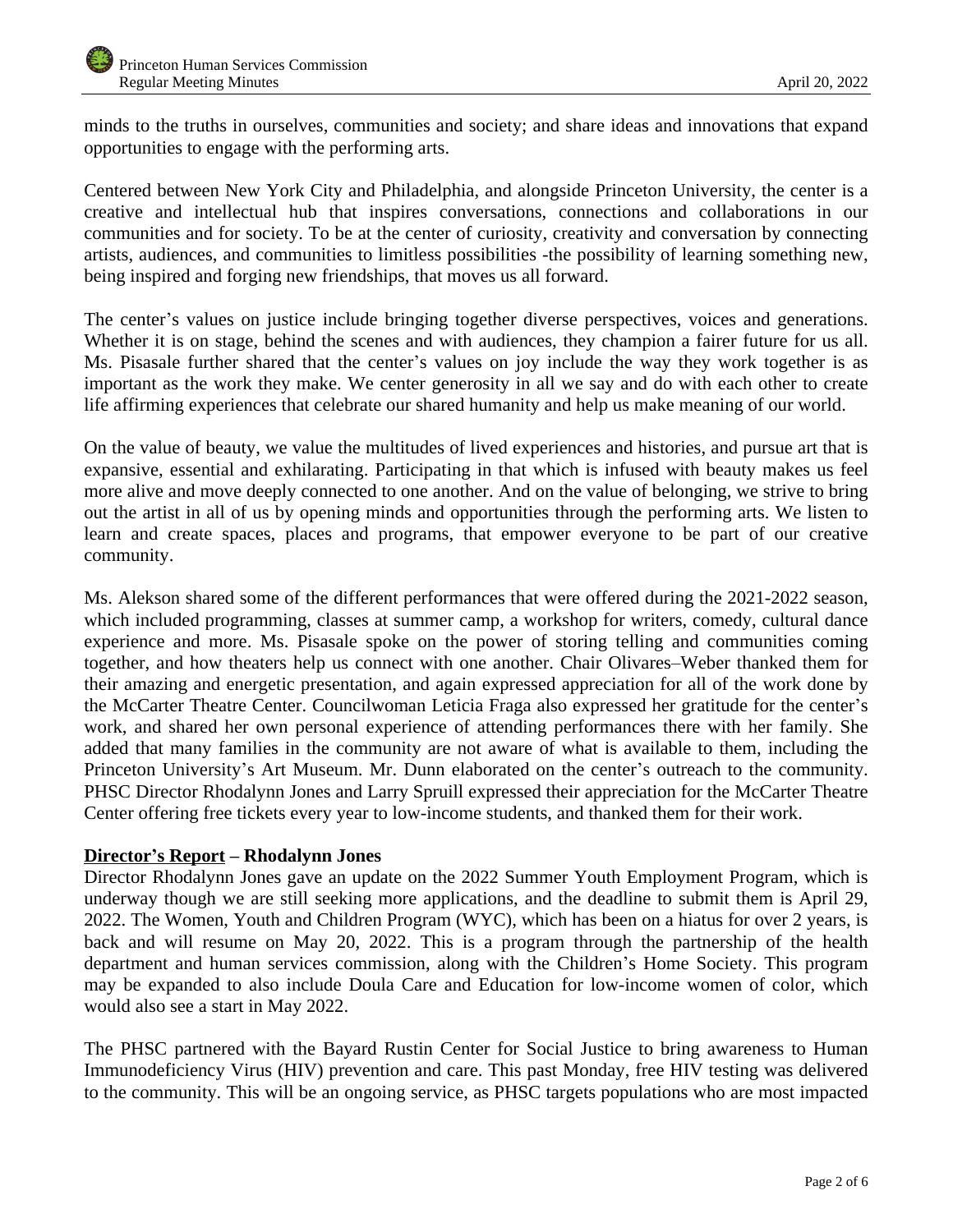by HIV, with the hope to expand this outreach to include delivery of free testing for sexually transmitted diseases (STD's) and Pre*-*exposure prophylaxis (PrEP) medicine education as well.

Regarding COVID-19, the PHSC will be giving around 100 free COVID-19 rapid tests to those in the community who are uninsured. Ms. Jones shared that she is going on maternity leave next month, and Kimberly Figueroa*-*Martinez, Community Outreach Coordinator, will be the point of contact for the PHSC and will coordinate the meetings in Ms. Jones' absence. Chair Olivares–Weber thanked Ms. Jones for her great work.

# **Council Updates**

Councilwoman Fraga reported that there were families who were in need of COVID-19 testing but were uninsured and unable to get testing done at the local sites. The federal government is no longer funding testing and insurance is needed to cover the cost. To help with this, the Health Department is offering free at home tests, which will be available starting April 21, 2022. She encouraged everyone to subscribe to the municipal newsletter since it is a great resource for what is going on and what is available in our community. Additionally, there are also PCR tests available to everyone in New Jersey, which can be ordered through: <https://learn.vaulthealth.com/nj/> New Jersey and Vault Medical Services have teamed up to offer at-home COVID-19 saliva testing for any person who believes they need to be tested, with or without symptoms, at no cost. There are also free at home rapid antigen tests offered through the United States Postal Service, which can be ordered at: [https://faq.usps.com/s/article/At-](https://faq.usps.com/s/article/At-Home-COVID-19-Test-Kits)Home-COVID-19-Test-Kits

COVID-19 testing is also available at Federally Qualified Health Centers (FQHCs). As per their website, these centers provide health care and COVID-19 testing without cost to all people without insurance and without regard to immigration status. Please call your local Federally Qualified Health Center ahead of time for availability and instructions. A list of Federally Qualified Health Centers can be found at: <https://www.nj.gov/health/fhs/primarycare/fqhc/> Capital Health Primary Care – Princeton, also offers testing to existing patients for residents who uninsured.

On Saturday, April 23, 2022, the Princeton Wheels Rodeo*,* sponsored by the Princeton Police Department and the Princeton Human Services Commission, will be held from 10am-1pm. Councilwoman Fraga shared that she will be participating with face-painting during this event and offered to share her supplies if anyone wishes to volunteer. Mr. Spruill expressed interest in participating in this, and asked about the local COVID-19 testing by the health department, and whether a flyer will be available. Councilwoman Fraga explained that the announcement on testing will go out on April 21, 2022.

## **Subcommittee Reports and Updates**

## *Immigration*

Mr. Heilner spoke about the subcommittee's meeting last week, that they are now focusing on another event for low-income immigrants. This broad outreach event is being planned for June 5, 2022 (not yet confirmed) at the local public library, from 3pm-5pm. It will cover topics on knowing your rights, wage theft (Ms. Figueroa*-*Martinez will cover this in Ms. Jones' absence), New Jersey Special driver licenses (Latin American Legal Defense and Education Fund (LALDEF) will speak on this), Chair Olivares–Weber will find a speaker on housing assistance and protections from eviction, ways to improve one's immigration status (covered by Latin American Legal Defense and Education Fund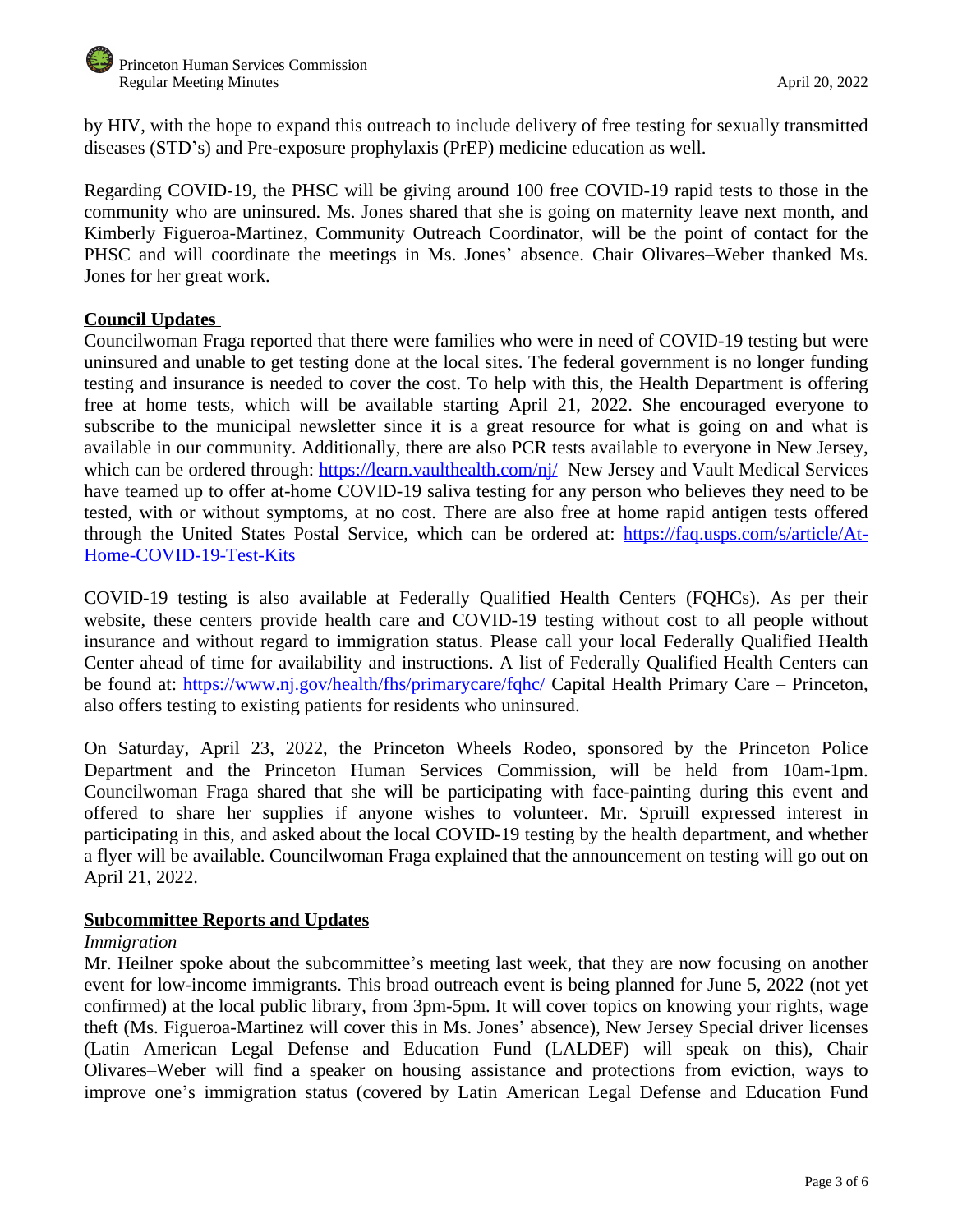(LALDEF) and Solidaridad), and perhaps local police officer Luis Martinez will also be available to speak at this event. Gwendolyn Krol, from the Health Department will also be involved, speaking on the COVID-19 test availability and other topics for low-income immigrants. Students from the English as a Second Language (ESL) Program might also be available. A flyer is being put together for this event. Ms. Balaguer offered to help with any assistance that Mr. Heilner may need for this event.

#### *Outreach/Needs Assessment*

Chair Olivares–Weber explained that Vice-Chair Deglau is not available tonight, be she provided her with a report. The subcommittee met on March 23, 2022 to discuss the next steps which are currently completed or in process. The community partners were sent an email regarding the survey on the municipality website. The target of completion for a report on this will be June 2022, along with a presentation.

Ms, Deglau's report included that she is working now with the new subcommittee for the Community Needs and Social Equity on this effort. As a commission, we need to refocus our efforts on problem solving, to include services, service access, and other range of service areas for underserved members of our community, and to better identify needs as they arise, as well as potential solutions. Regarding communication and coordination, Ms. Jones will be undertaking implementation of efforts to facilitate communication with community partners. As an additional result of the survey, the human services department agreed we need to have an updated services directory. The director will work on developing a new directory of services which is accessible to the community members for the Fall of 2022.

Given the results of the needs assessment survey, the subcommittee came to the decision that, from what we gather from this organization, there is a lot of disconnection with communication and how to reach out to people and how to collaborate. The subcommittee is asking the PHSC to vote for the approval to present to Mayor and Council, to ask to put together an annual social services summit. To further communicate and coordinate among community partners, the subcommittee proposes that the PHSC initiate an annual social services summit. They would like the commission's approval of this project, as it will foster the participation of the members and subcommittees in planning of which and engagement with community partners.

Councilwoman Fraga asked whether this subcommittee has a plan on what will be presented, and whether there is consensus from the commission that they agree with what is going to be recommended. Chair Olivares–Weber explained that the presentation will entail exactly what was already done for the community partners. It was already shared and is public. After the presentation, other details would be finished, though it is not a new presentation. She gave examples of what the subcommittee is planning on including in the actual social summit, and other steps they are taking to solidify this project, including a timeline that is ready.

Chair Olivares–Weber asked if anyone had any questions on this or would like to vote on it now. A motion to present to Mayor and Council regarding the proposed annual social summit (Princeton University and community partners are sponsoring the project), with a planned date to present on July 11, 2022, was moved by Chair Olivares–Weber. Ms. Balaguer asked if the subcommittee can present a more precise outline before voting on whether to go to Mayor and Council yet. Chair Olivares–Weber explained this subcommittee would be providing the same information that was already made available. She offered to share this information to the board members via email. After further discussion, Chair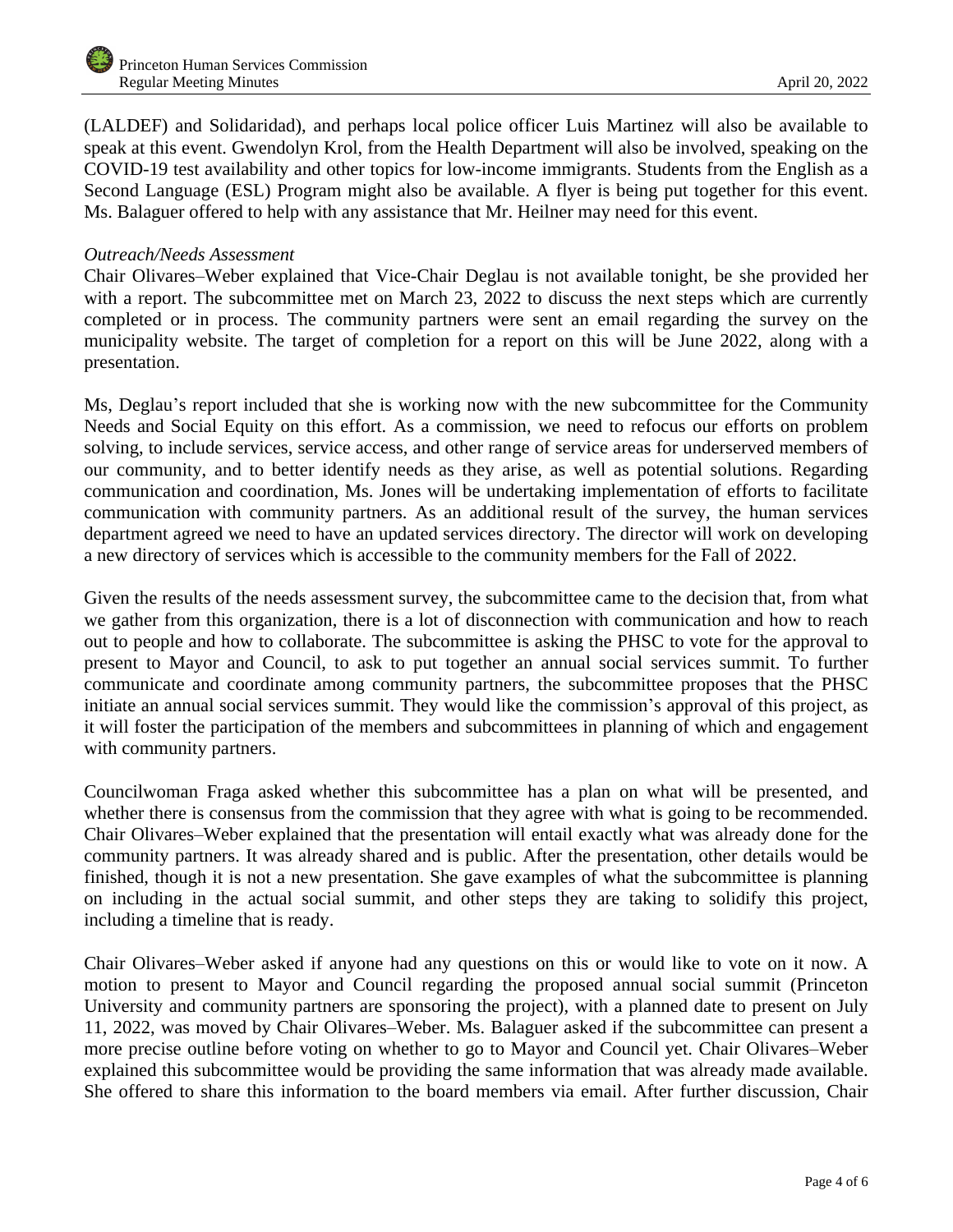Olivares–Weber again asked for a motion to present to Mayor and Council regarding the proposed annual social summit. This motion was approved unanimously.

Mr. Spruill asked to have a meeting in early May to go over the actual presentation again to be on the same page. Chair Olivares–Weber offered for him to meet with the subcommittee. Mr. Heilner added that what Chair Olivares–Weber explained is envisioned and what the presentation's objective is, is very good, and he asked for it in writing.

## *Community Needs and Social Equity*

Chair Olivares–Weber noted that this subcommittee already put together work for the presentation noted above. They met with Ms. Jones, who added that she hopes the subcommittee ensures that the objective of the summit meets the needs of the community partners. Ms. Jones recommended doing a survey with them to see what information they are in need of and how to strengthen the collaboration by educating them on different platforms or outreach methods.

#### *Welcoming America*

Chair Olivares–Weber explained that the immigration citizenship program will hold the naturalization ceremony on Princeton University's campus this year, as opposed to the local public library. Help with planning will be needed for this event, and a meeting is needed to see what else can be held during Welcome Week, as Ms. Jones will not be available to help with the planning.

#### **Discussion**

*Social Services Summit* This was already discussed.

## *Mental Health and Well-being*

Chair Olivares–Weber stated that Ms. Balaguer is collaborating with her, Vice-Chair Deglau and Mr. Spruill on the subcommittee for community needs. The idea is for Ms. Balaguer to attend the Corner House meetings as a liaison. Chair Olivares–Weber thanked Ms. Balaguer for volunteering. Soorya Baliga asked to be included in the Mental Health and Well-being efforts, to which Chair Olivares–Weber agreed and thanked her.

*Corner House Liaison* This was already discussed.

*Immigration Event* This was already discussed.

## **Adjournment**

The motion to adjourn at 7:30 p.m. was moved by Chair Olivares–Weber, seconded by Mr. Heilner, and affirmatively carried by all those present.

Respectfully submitted by:

\_\_\_\_\_\_\_\_\_\_\_\_\_\_\_\_\_\_\_\_\_

*Paula Alexeev*